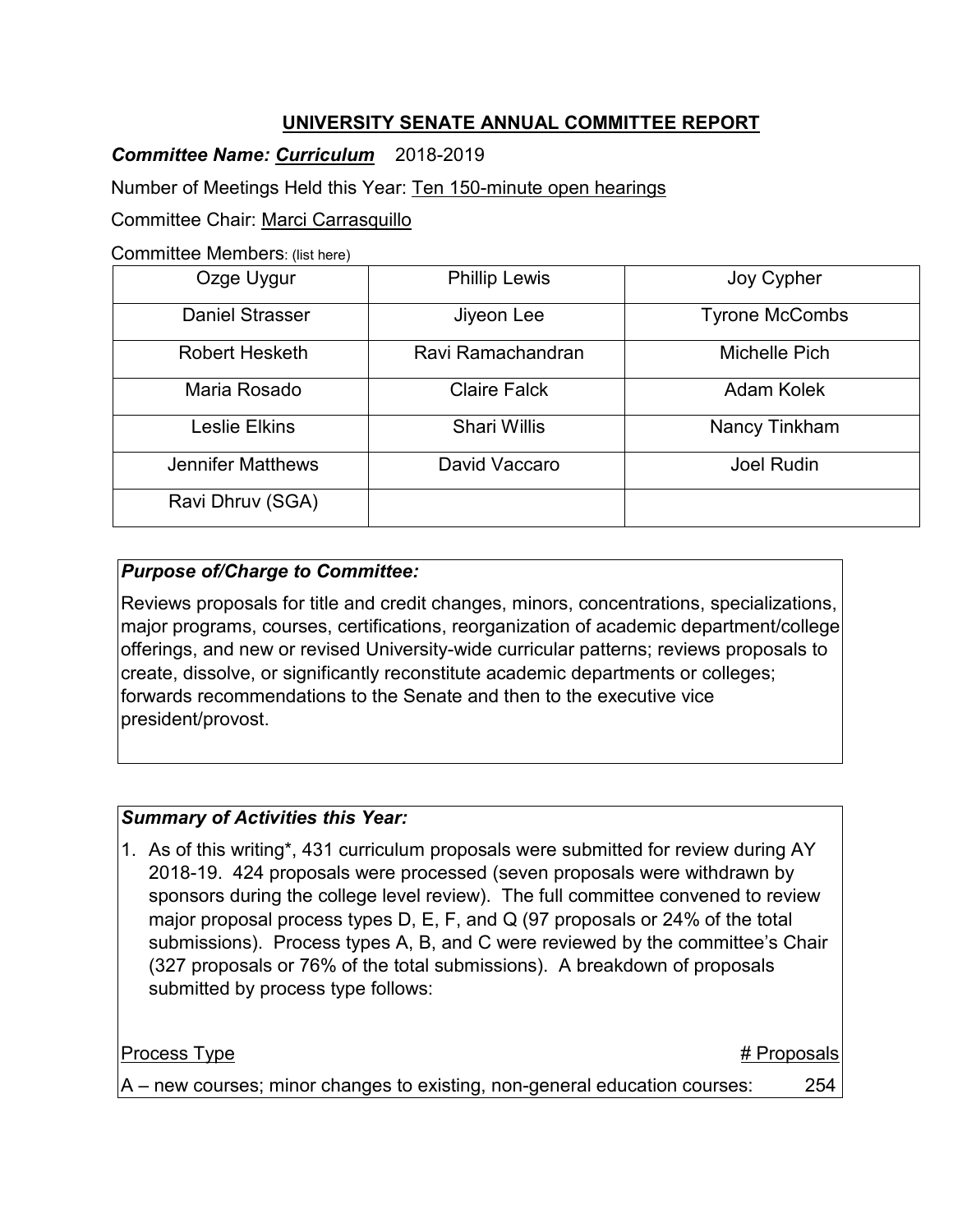| $ B - new$ general education courses; minor changes to existing gen ed courses: | $**16$ |
|---------------------------------------------------------------------------------|--------|
| $ C -$ minor changes to an existing degree or degree-related program:           | 57     |
| D – major changes to an existing degree or degree-related program:              | 35     |
| $ D - new 4 + 1$ undergraduate/graduate dual degree:                            | 5      |
| E – new degree-related program (Minor, Concentration, CUGS, COGS, CAGS,         |        |
| Post-Baccalaureate Certificate):                                                | 42     |
| F – new degree program (BA, BS, MA, MS, PhD):                                   | 7      |
| $ Q - q$ uasi-curricular:                                                       | 8      |
|                                                                                 |        |

\*Numbers are subject to change due to very late proposal submissions.

\*\* Refer to the Rowan Core Committee's report for more information on general education-related proposals submitted in AY 2018-19. The number presented in this report represents the number of "B" proposals in the AY 2018-19 SCC database at the time of this writing. The number does not account for any proposals that may have been submitted directly/solely to the RCC and that have not been presented yet to the SCC for consideration.

2. Between May 2018 and March 2019, the SCC Chair attended a number of meetings with Senate President Bill Freind, representatives from the Provost's Office, and other members of the university community to obtain a new system for processing curriculum proposals that is appropriate for a research university of this size. Rather than purchase off-the-shelf software, the university administration elected to work with the vendor Hyland Global to create a custom solution for managing the curriculum review process. Beginning in Fall 2019, all curriculum proposals, including general education proposals, will be submitted and reviewed through the new *OnBase* system. In collaboration with the SCC, the RCC, Senate office staff, the Senate President, original project team members from IRT, and the Provost's Office, the SCC Chair will update all process guidelines as well as the SCC webpage to align everything with the new system. The university community should expect to see these updates in advance of the Fall 2019 curriculum cycle.

-use additional pages if required

*Committee Name: Curriculum* 2018-2019

# **SUGGESTIONS & RECOMMENDATIONS**